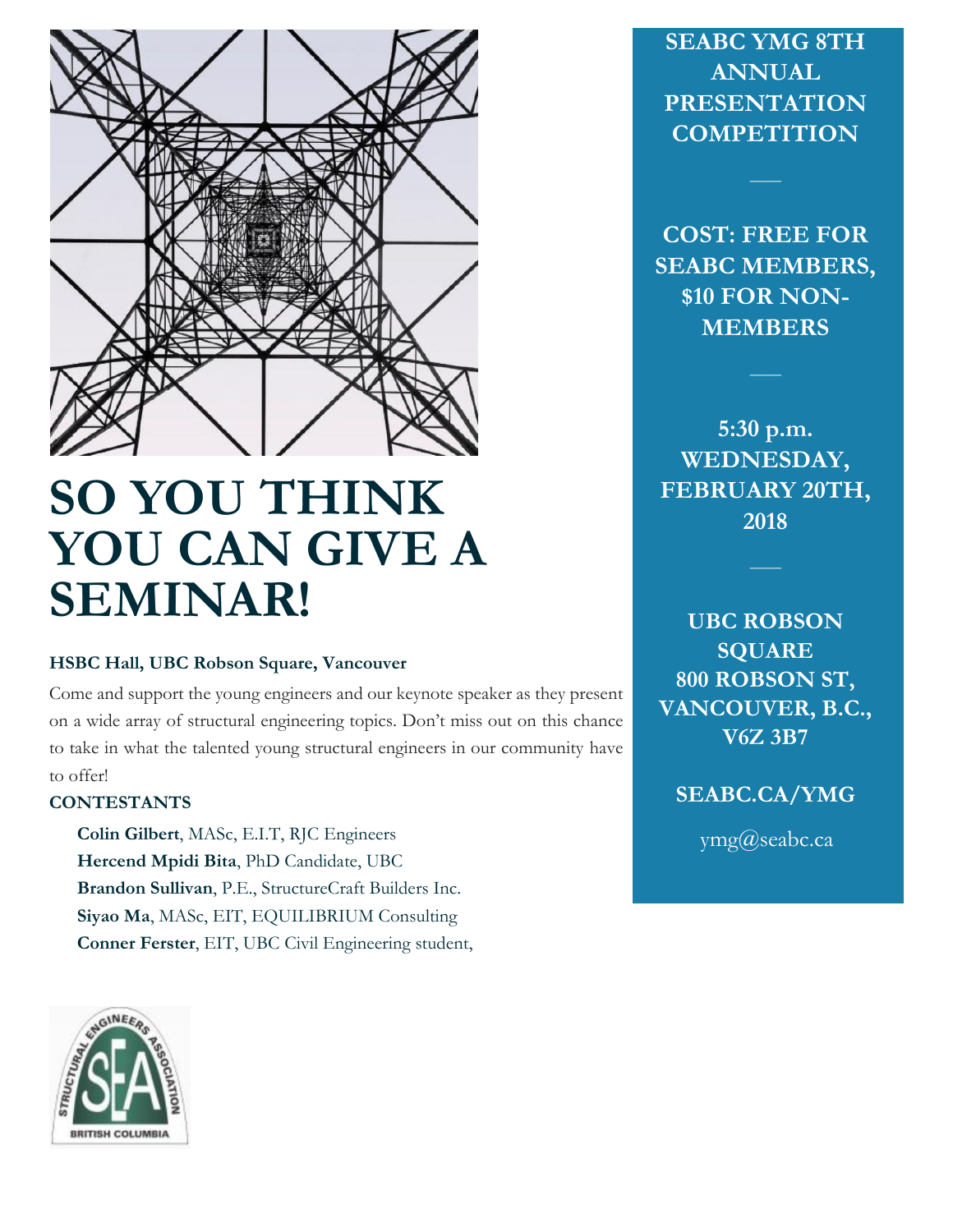#### **GNW Pavilion – 555 Great Northern Way, Vancouver**

#### **Colin Gilbert**, MASc, E.I.T, RJC Engineers

The GNW Pavilion is a 2000 sq. ft. coffee shop and retail pavilion located on the Emily Carr university of Art + Design campus on Great Northern Way in Vancouver, BC. The building was designed to resemble a lotus flower with multiple overlapping petals that converge at circular skylight. A multi-layer assembly consisting of five curved light frame walls supporting a hybrid timber-steel dome was detailed to from the principle structure and five outer curved wood walls were used to form the upper roof and skylight. As a result, the structural assembly was detailed with pre-fabricated sections that could be efficiently connected together on site using bolted and screwed connection. This significantly reduce the requirement for on-site construction and optimize the shipment of the structural components and building materials to site. In closing, the GNW pavilion represents a complex structural system that was simplified through modular construction and typical details to create a unique retail space.

# **Disproportionate Collapse Prevention for Mid-rise Mass-timber Buildings**

#### **Hercend Mpidi Bita**, PhD Candidate, UBC

Abnormal loads may cause initial damages which can trigger collapse propagation, leading to disproportionate collapse of buildings with insufficient structural robustness. To ensure structural safety, design approaches against this catastrophic collapse are embodied within the building regulations through structural robustness. Nevertheless, the application of existing guidelines for disproportionate collapse prevention for mid- and high-rise mass timber buildings -being an emerging construction method- becomes unpractical and uneconomic; and research studies in this topic are scarce. This presentation will illustrate how mass-timber buildings could be analysed and designed for a target performance under extreme loading events. First, descriptions of disproportionate collapse, highlighting the limitations of the existing codes, guidelines as well as design strategies, will be presented. Then, to study their responses after initial damage, the results of nonlinear dynamic analyses performed on twelve and nine storeys mass-timber buildings will be presented. Thereafter, an improved tie-force procedure which ensures structural robustness of mass-timber floor and wall systems will be introduced. Finally, this presentation will demonstrate that mass-timber buildings can be designed for structural robustness similar to that of concrete and steel buildings.





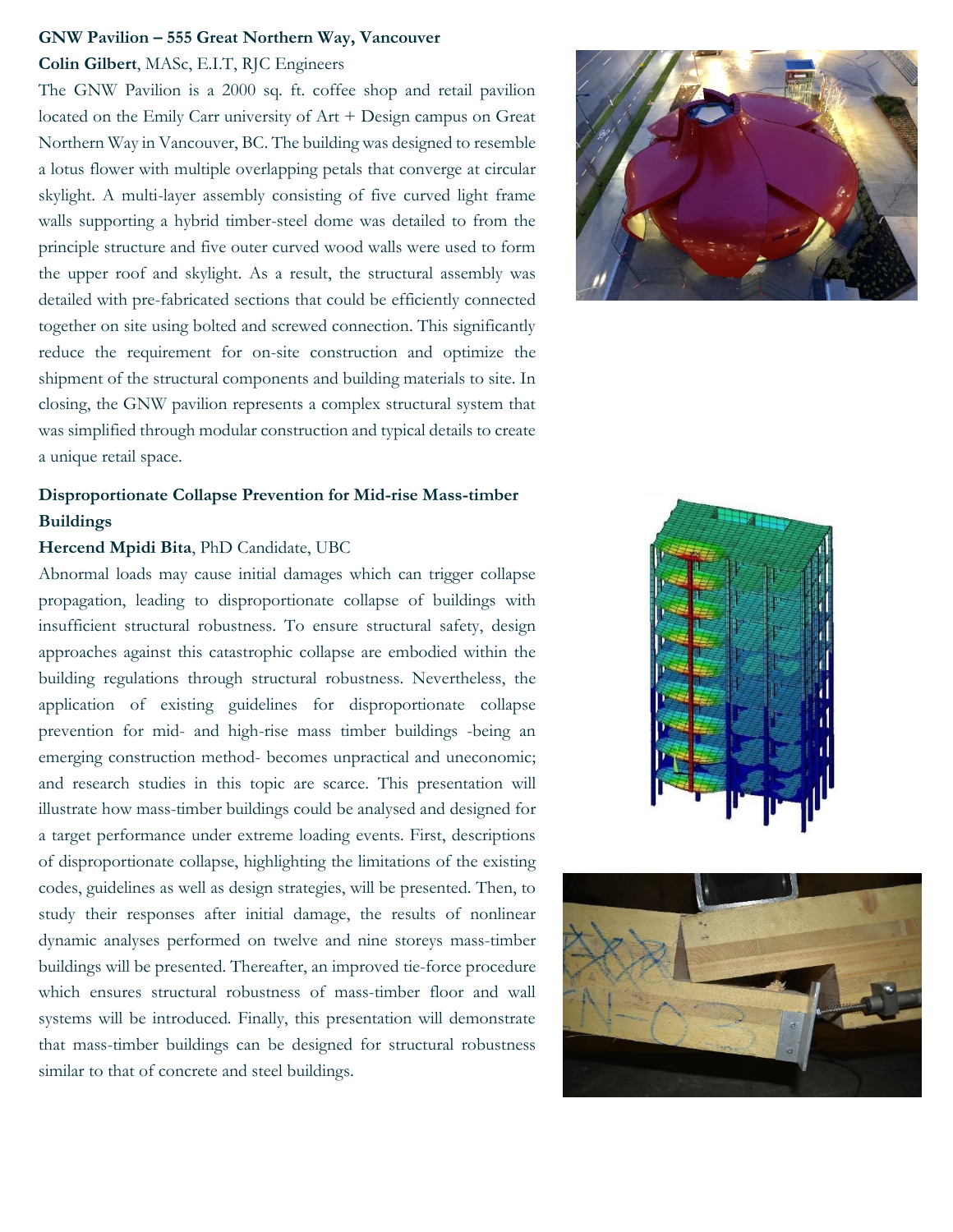#### **Brandon Sullivan**, P.E., StructureCraft Builders Inc.

#### **Giant Observation Wheel Design – the Vegas High Roller**

The Vegas High Roller was completed in 2014, and is the world's tallest observation wheel at 550 feet tall. Designing a moving structure on this scale requires significant structural optimization and efficient use of materials. Like a bicycle wheel, the Vegas High Roller is constructed with tensioned steel spokes and a large compression rim. This design is not only structurally efficient, but it also yields superior fatigue performance to fairground-style Ferris wheels. The High Roller will operate 18 hours a day for 50 years (330,000 cycles) so every weld, penetration, and attachment is detailed with fatigue in mind. In addition to its world record height, the High Roller can accommodate a world record 1120 passengers per 30-minute rotation. This level of public exposure requires the wheel to be robust and resilient to potential damage, whether it is environmental, accidental, or deliberate in nature. A detailed Failure Modes and Effects Analysis was conducted to identify potential threats and ensure that there are redundant systems in place to prevent operational and safety failures. The final product is a giant observation wheel that is well integrated with the site, structurally optimized, and will be a world-class tourist attraction for decades to come.

# **New Dock Building At Royal Vancouver Yacht Club Siyao Ma**, MASc, EIT, EQUILIBRIUM Consulting

The Dock Building, located on Jericho Beach in Vancouver, BC, brought new presence to the Royal Vancouver Yacht Club. The building was completed in May 2018. With a very modest budget, this multi-space timber facility, achieved with grace and architectural dignity, was designed to serve a large marina of sailboats and to provide showers, washrooms, management offices for the yacht club. The building consists of two intersecting wedge volumes that mirror each other, creating a lantern to the sea and a lantern to the land. The structure is a mix of glulam columns and beams with light-framed timber roof and walls. Facing the land, glulam and polycarbonate are used to bring light into the workshop areas; facing the sea, garage doors provide access inside. Because of the great attention to detail, this Dock Building won an AIBC Special Jury Award for exceptional achievement at the 2018 AIBC Awards. This presentation will introduce the simple and economic timber structure of this Dock Building and will focus on the development of some challenging structural details. Taking the Dock Building as an example, the presentation will show that elegant and economic architecture is always possible to be achieved with timber structures.